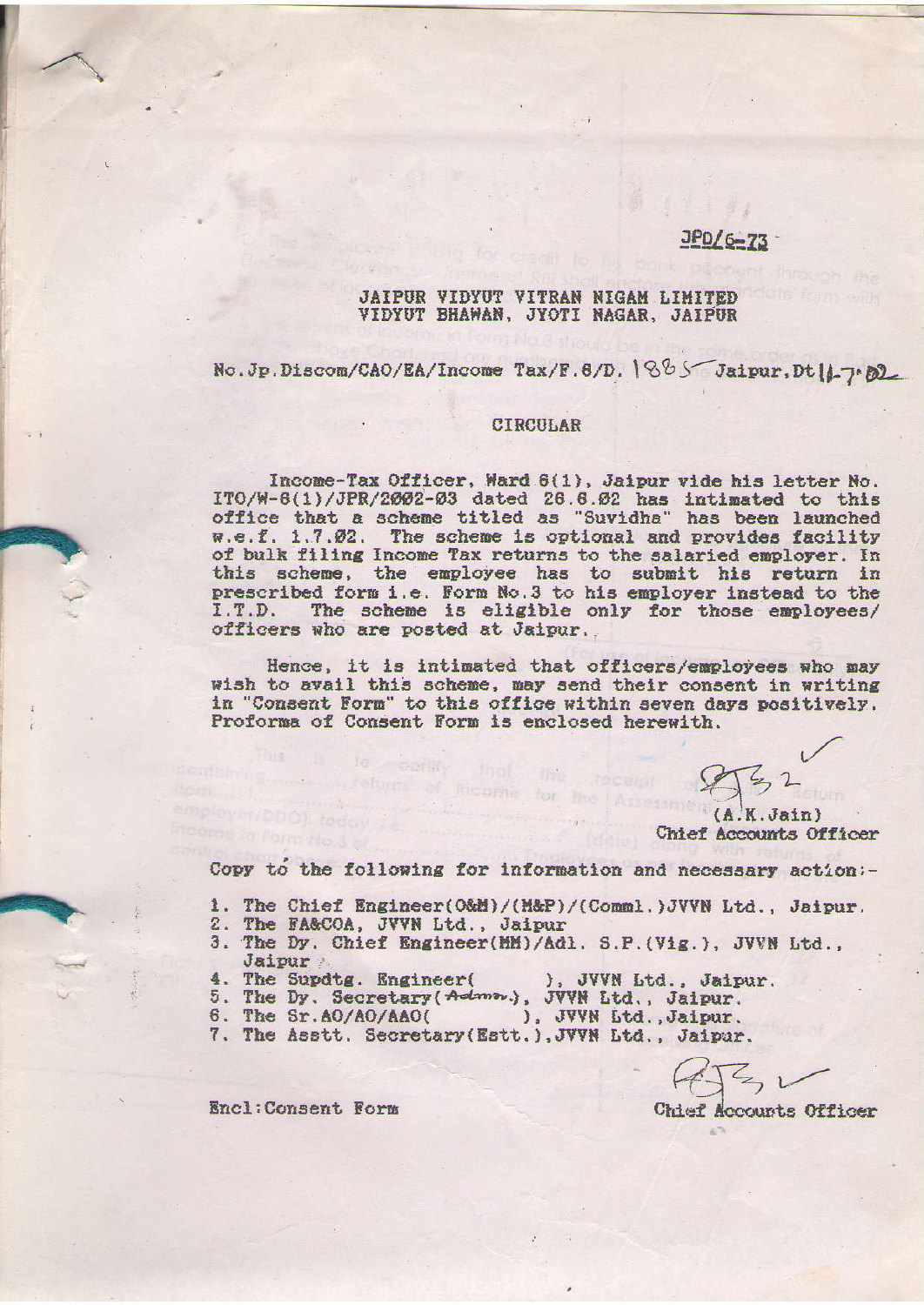2. The employee criting for credit to his bank account through the Electronic Clearance is neme of RBI shall enclose the mandate form with

3. The returns of incomet in Form No.3 should be in the same order as in Part to blive the B of the above Chart, and are numbered with the same Serial number as in

toey, them task to further win return to has the haspelland year ent to emprise ent nonmant member ine scheme of the AHOIVUZ bellon insmitpged xpl-oment

notiomitri y Place: es entoti Od Theyolome evodo ym dehonfuo ozio 4 pate: mujet avodo to toegratini jole epilen, anollono nella xol-emoon!

Illorded | Name and signature of the employer/DDO

entouov britise my amplycher to receive any feturo voucher itsued by the Inc.haw theportment in my name in domection with mutet svoda sitt

(For use of Income fax Office only)

## Receipt

gab ent le prizzenorg ent les um a loning production This is to certify that the receipt of Bulk Return containing.................returns of income for the Assessment year ........... 

Date Stamp and The Company Official Seal

> Name and Signature of Receiving Officer

ished 2